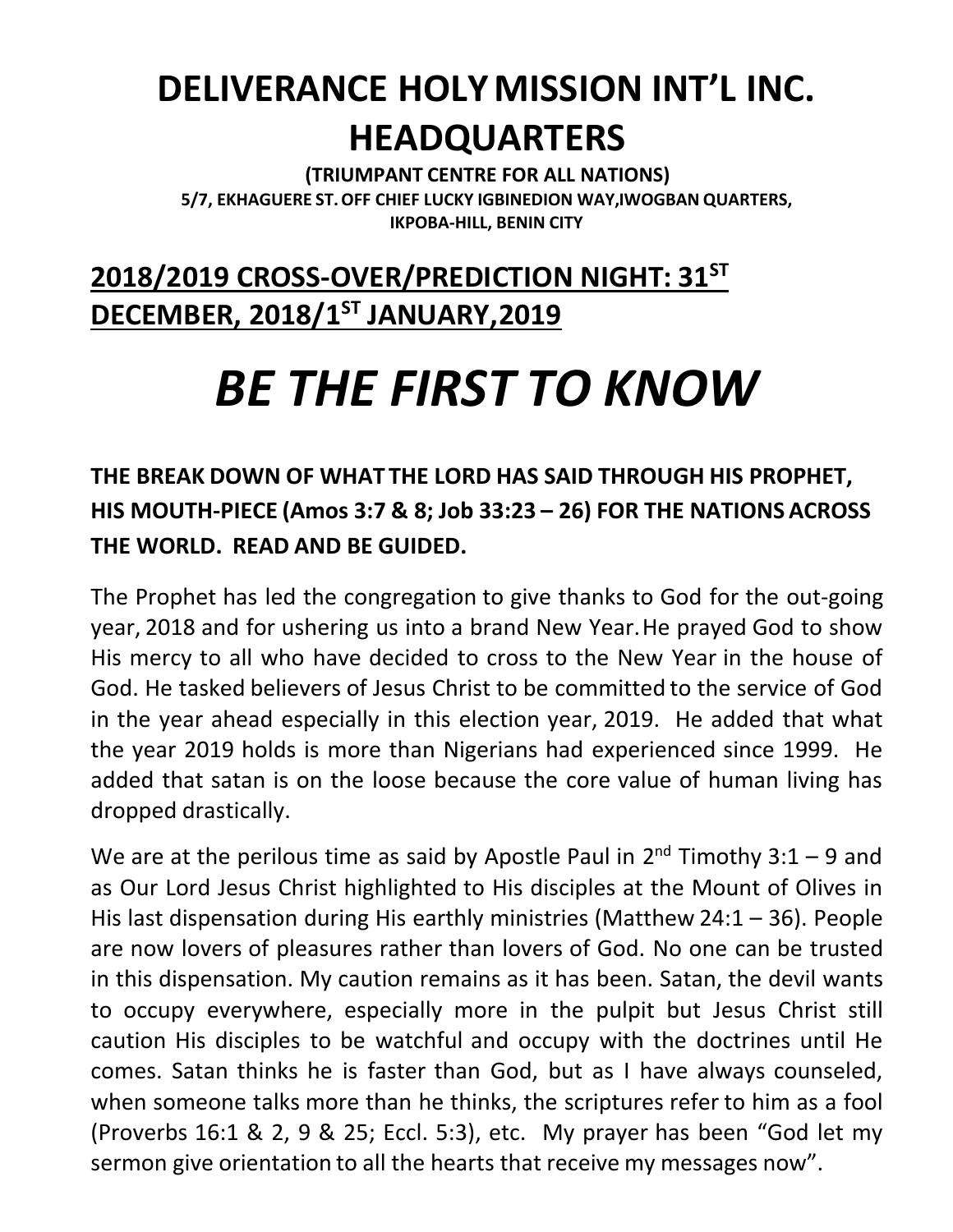THE WARNINGS:

- Our nation, Nigeria needs more prayer to avert the worse turmoil that is boiling now. There may be no election in 2019. Rather, there may be revolution whereby many heads of the stakeholders may roll. Can of worms may be opened to trigger the maladies.
- The Cabals that hold the nation on siege may be the first victims.
- If at all, the elections may hold, it may be inconclusive and that may trigger more troubles across the nation. The nation is sitting on a keg of gun powder. Do not stop praying. Let us continue to ask for the mercies of God upon our land  $(2^{nd}$  Chronicles 7:14). 'If my people which are called by my Name…'
- There are serious agitations going on in the military circle to the effect that many that are over due for retirement are still serving. This may be to protect their integrity.
- Nigerians cannot afford to fight another civil war. So let's pray for inevitable.
- The foundation of the Deputy Governor of Edo State is shaking. There is trouble for him that may heat up his seat as the Deputy Governor of Edo State. The Governor, Godwin Obaseki is not involved in the tension, but Psalm 11:3 stated that if the foundation be destroyed, what can the righteous do? It means Hon. Philip Shaibu should sort himself out in his constituency.
- More deaths of elder-statesmen in 2019. What the nation has witnessed in 2018 was just minimal. Great, Generals Overseers should pray hard to survive 2019. Troubles will be as a result of perverting the judgments and complicating issues for love of money and fear of the authority of the world (Government).
- Sentiment has killed our nation: religious sentiments, tribal sentiments, political sentiments. I perceived that same sentiment can divide the nation if care is not taken (James 4:17). 'To him who knows what is good and fails to do it, to him is counted unto him as sin'.
- Pray for some outgoing Governors, especially from the South-East to survive first quarter of 2019. Also the APC National Chairman to pray and fortify his security to avert assassination in his home state, even in his L. G. Area Council.
- More tension for Edo Governor; betrayal around him; but he will survive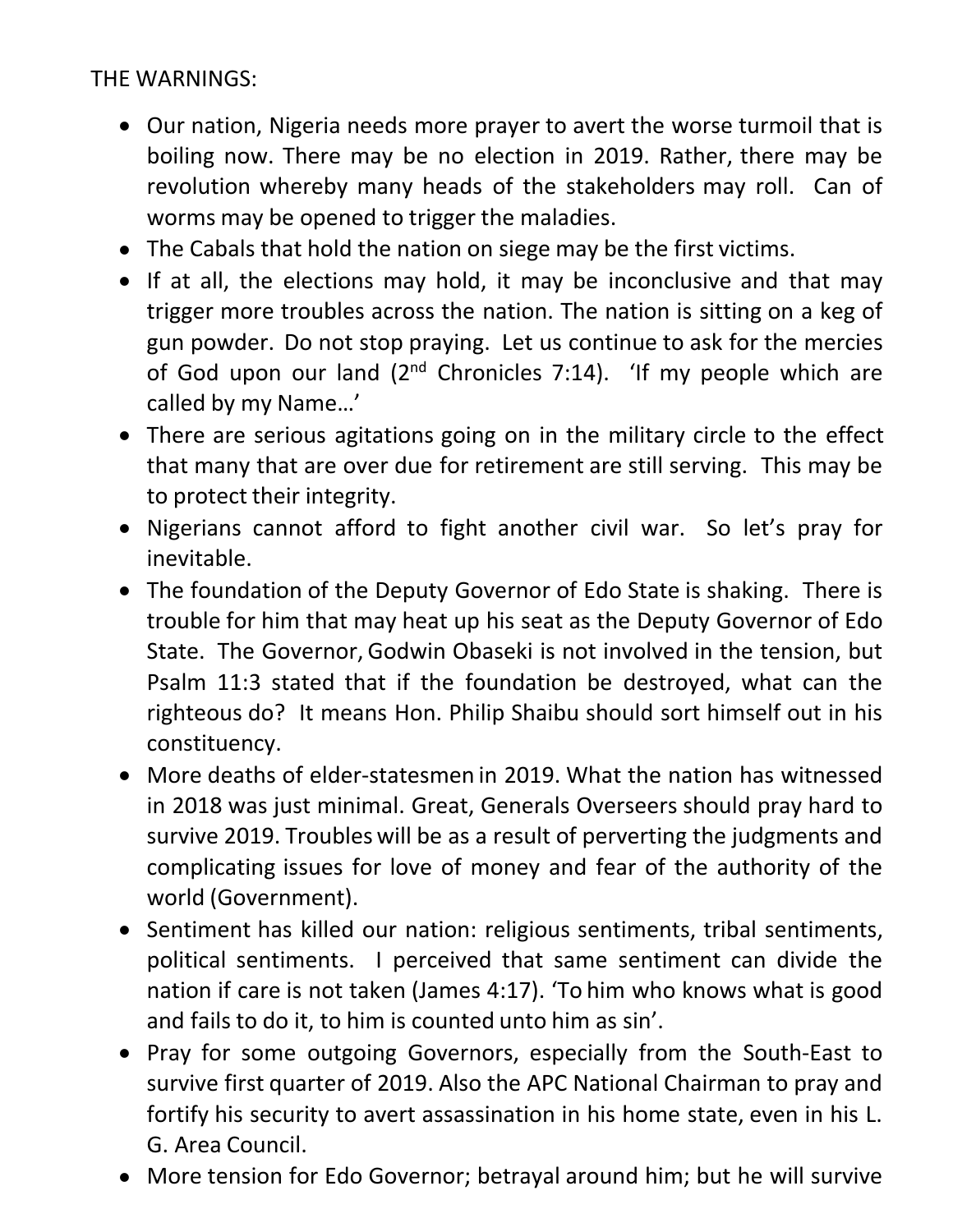all.

- More killings in 2019. This time, organized kidnapping and killings in Edo, Benue, Delta, Eboyi, Kogi, Nasarrawa, Kaduna States; in fact, in all the geographical zones in Nigeria. Nigerians are to watch and pray to avert all the troubles.
- The nation is not heading for the better.For now, let Nigerians rise up to protect our nation.
- Political malady: Political Malady.
- Economic malady at its worse proportion.
- Insecurity in the highest proportion.
- Tellme why there will be no revolution in Nigeria.
- Attempt to make Edo State one party State will create more trouble and tension and inflation due to cash that exchanged hands or do we call it vote buying? There will be more money than commodities.
- Port-Harcourt will boil. Well! Well! Well!!!!
- Prof. Yemi Osinbajo (The Vice President) needs prayers or may be threatened to resign for them to fix their choice.
- Kogi State will boil again: this time arson of the highest order just to cover up. There will be no meaningful development in Kogi State until a man of God will be invited to revoke the curses laid on the land. More death of prominent indigenes of Kogi State again and again.
- The Prophet called for genuine prayer warrior, not hired prayer warriors who went to Abuja to organize a political support for a particular assignment in the name of prayer. What we need is just three days organized prayers in Abuja at Eagle Square as it was done in 1998. Without this, it will be as if there was or there has never been prayers said in the land. Muslims and Christians, on a different dates, just about 30 people from each state who are passionate about the land to assemble at the agreed venue. There will be near answer to our expectations or the nation may be heading for revolution in 2019.
- Tension on who to take-over from Godwin Nogheghase Obaseki arises as he may run a single tenure. This will not work out. Let him alone work it out. The former choice of Edo people bowed to people's expectations and he may win the incumbent Governor on organized primary nomination. Also to retain the incumbent deputy governor who has lost his constituency's recognition. The expected number four in Obaseki's administration must watch before stepping in. It is uncommon drama;